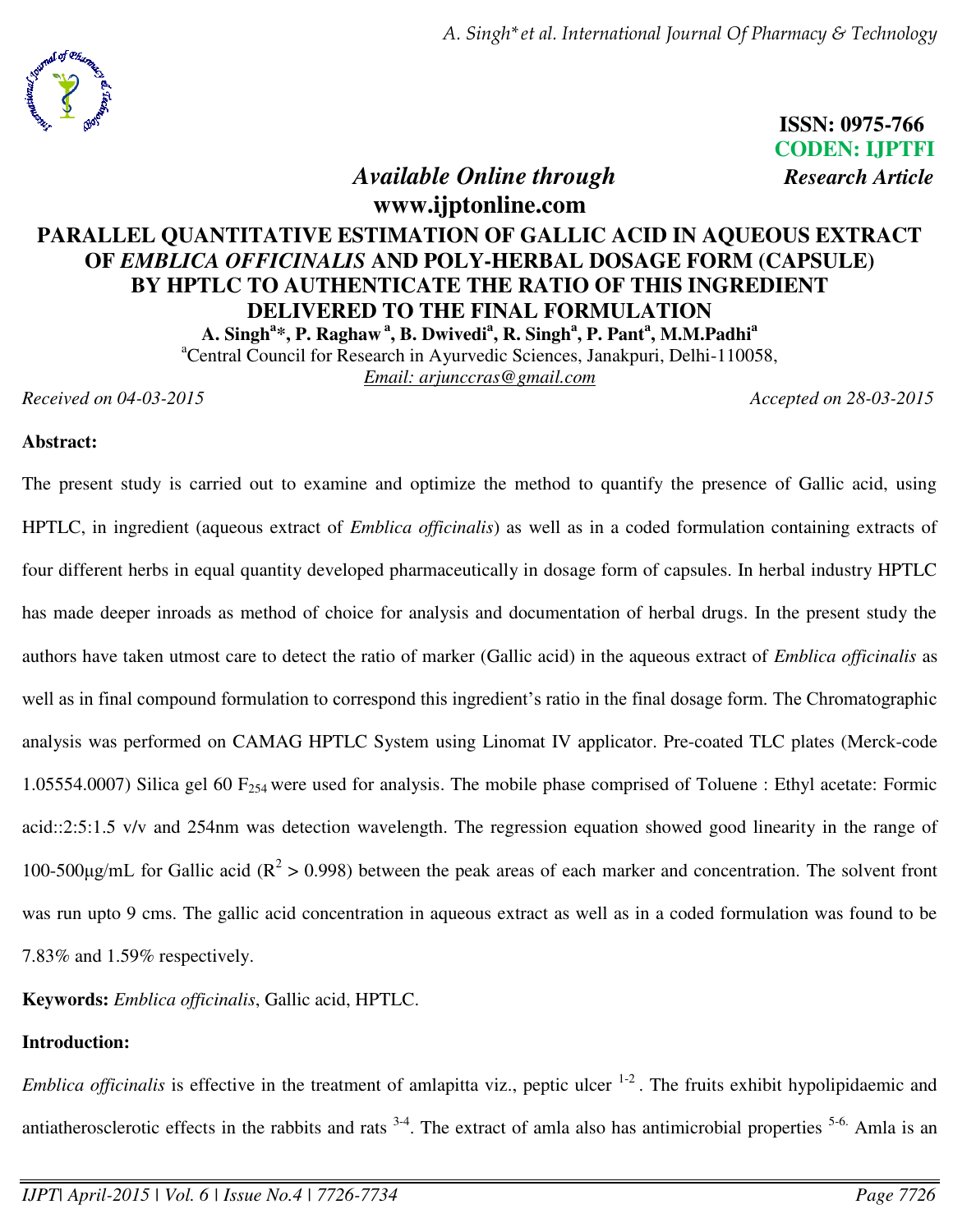antioxidant with free radical scavenging properties  $\frac{7}{1}$ . Hepatoprotective  $\frac{8}{1}$ , adaptogenic  $\frac{9}{1}$ , antimutaginic  $\frac{10}{1}$ , cytoprotective and antitumor <sup>11</sup> antifungal<sup>12</sup>, were also exhibited by Amla. The Gallic acid is the basis for the quality control of *Amla* and other plant-derived drugs from the herb. The main aim of the present study is to detect the ratio of marker Gallic acid in the aqueous extract of *Emblica officinalis* as well as in final compound formulation to correspond this ingredient's ratio in the final dosage form.

## **Materials and Methods:**

**Plant material and preparation of extract:** The aqueous extract of dry fruit of *Emblica officinalis* (authenticated by voucher specimen (LIH No. 6934) was procured from an authentic supplier and the standard operating procedure to process it is as follows: The dry raw material was ground into coarse powder using a high-speed blender. This coarse powder was extracted with 60 liters of de-mineralized water by heating for 2 hours at 80  $^{\circ}$ C. Aqueous layer was decanted after cooling and the residual marc was extracted three times more using 45 liters of water every time. All the extracts were combined and filtered. Filtrate was concentrated under vacuum at 70-80  $^{\circ}$ C for 3 to 4 hours. Finally this extract was dried in vacuum tray drier at  $70-80$  °C for 14 to 16 hours. The dried extract was milled, sieved and packed in polythene bags for further use. The herb: extract ratio was found to be 25:10 and the yield was 40% on dried basis.

#### **Chemicals and reagents**

Gallic acid was procured from [Natural Remedies Pvt. Ltd.,](https://www.google.co.in/url?sa=t&rct=j&q=&esrc=s&source=web&cd=1&cad=rja&uact=8&sqi=2&ved=0CCkQFjAA&url=http%3A%2F%2Fwww.naturalremedy.com%2F&ei=55ujVISaOovUoASo7ICoDg&usg=AFQjCNHkUkgq6FRjJp2XX0HD2l4S9oDeow&sig2=sxanHzoUZQMP1frxSbOKWg&bvm=bv.82001339,d.c2E) Bangalore. acetonitrile, methanol, toluene, ethyl acetate, formic acid and double-distilled water was used in all experiments.

#### **Sample preparation for HPTLC**

**Mobile phase:** Toluene: Ethyl acetate: Formic acid: 2:5:1.5 v/v

# **Amla extract**

150 mg of plant extract was taken and crushed in mortar pastel. From that, accurately weighed 100mg powder transferred to 25mL standard flask. Volume is made up to the mark with water: Acetonitrile : Acetic acid(90 : 10 : 0.2 v/v), sonicated for 10 min. It was filtered with 0.22μ filter to obtain sample stock solution.

**Coded formulation:** 20 capsules were taken, opened and crushed in mortar pastel. From that, accurately weighed 584mg powder transferred to 25mL standard flask. Volume is made up to the mark with water: Acetonitrile: Acetic acid (90: 10: 0.2 v/v), sonicated for 10 min. It was filtered with 0.22μ filter to obtain sample stock solution.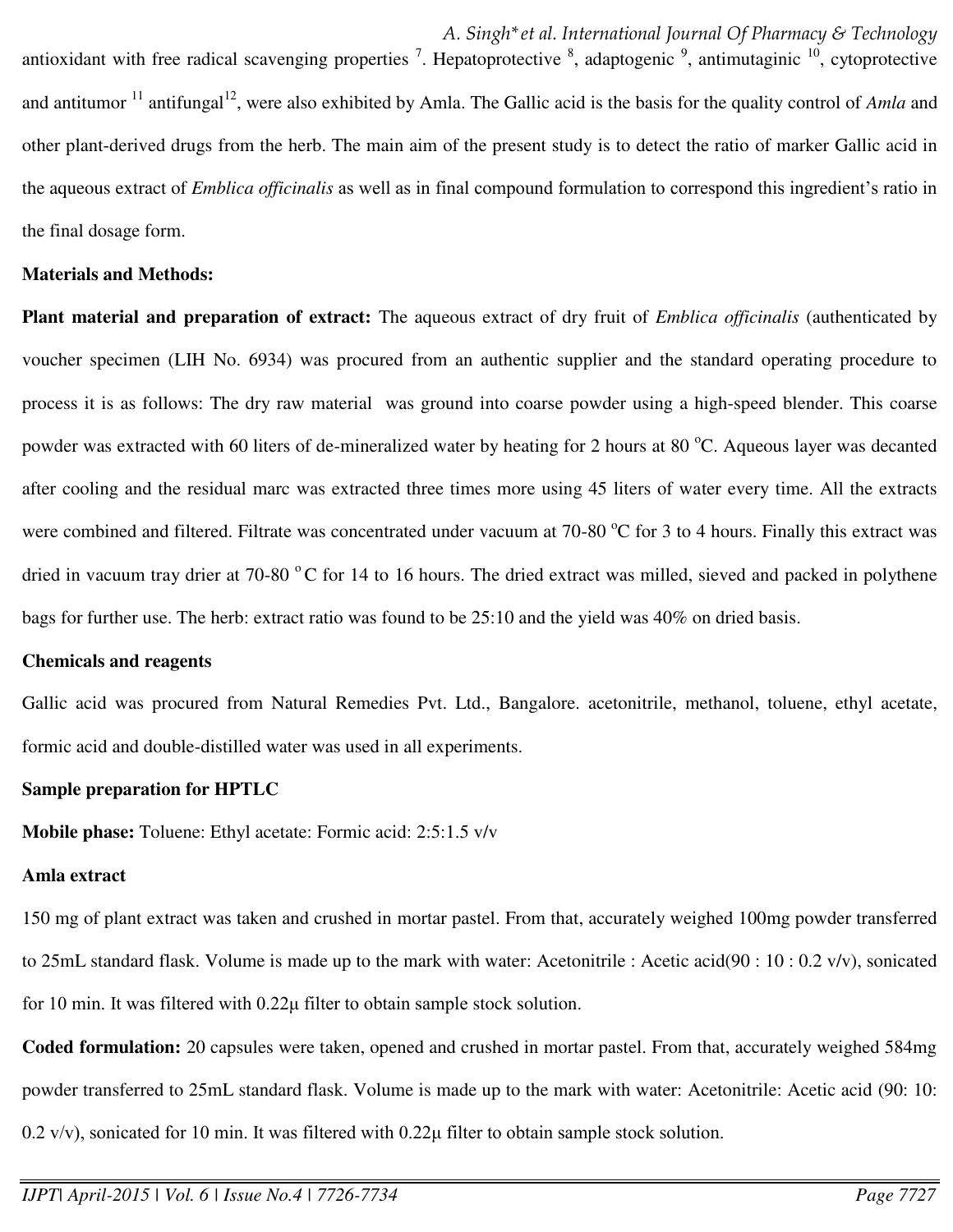### **Experimental section for HPTLC:**

### **Developing solvent system**

A number of solvent systems were tried, for extract, but the satisfactory resolution was obtained in the solvent Toluene : Ethyl acetate: Formic acid(2:5:1.5 v/v)

### **Sample application**

Application of bands of each extract was carried out (10mm in length and 10μl in quantity) using spray technique. Sample were applied on pre-coated silica gel 60  $F_{254}$  aluminium sheets (10 x 20 cm) with the help of Linomat IV applicator attached to CAMAG HPTLC system, which was programmed through WIN CATS software.

### **Development of chromatogram**

After the application of sample, the chromatogram was developed in Twin trough glass chamber 10x 20 cm saturated with solvent Toluene: Ethyl acetate: Formic acid (2:5:1.5 v/v) for 15 min.

## **Detection of spots**

The air-dried plates were viewed in ultraviolet radiation to mid day light. (Figure 1)The chromatograms were scanned by densitometer at 420 nm after spraying with anisaldehyde sulphuric acid The Rf values and finger print data were recorded by WIN CATS software.

**Preparation of Calibration Curve for HPTLC:** To prepare the calibration curve for HPTLC, standard stock solution (1000 $\mu$ g/mL) was prepared in methanol. Standard solutions of 100 $\mu$ g/ml 200  $\mu$ g/ml 300  $\mu$ g/ml 400  $\mu$ g/ml 500  $\mu$ g/ml 500  $\mu$ g/ml were prepared and 10 $\mu$ l each of these applied in 10mm band length on pre-coated silica gel 60 F<sub>254</sub> aluminium sheets ( $10 \times 20 \text{ cm}$ ) with the help of Linomat IV applicator. The calibration curve was plotted. The details of  $R_f$  values and other HPTLC data is given the table 1, 2 and figures 1-9.

# **Table-1: Chromatographic Condition for HPTLC of Gallic acid.**

| Mobile Phase            | Toluene: Ethyl acetate: Formic acid: 2:5:1.5 v/v                        |
|-------------------------|-------------------------------------------------------------------------|
| <b>Stationary Phase</b> | Pre-coated TLC plates (Merck-code 1.05554.0007) Silica gel 60 $F_{254}$ |
| Wavelength              | $254 \text{ nm}$                                                        |
| Solvent front run upto  | 9 cms                                                                   |
| Application             | <b>CAMAG Linomat IV</b>                                                 |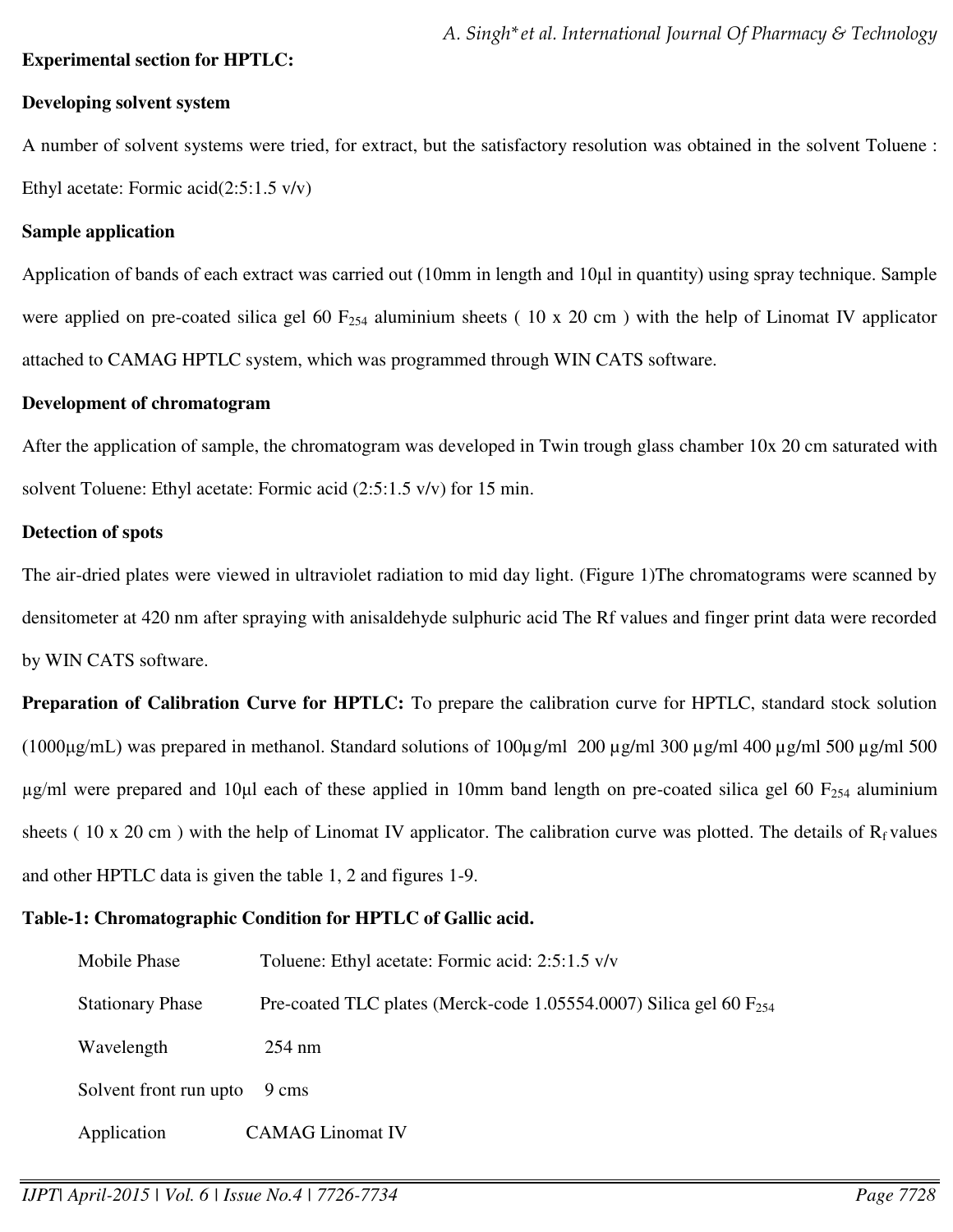| <b>Track</b>   | Track id                | <b>Start</b><br>Rf | <b>Start</b><br>height | Max<br>$R_f$ | Max<br>height | Max<br>$\%$ | End $R_f$ | End<br>height | Area              | Area % | Assigned<br>Substance |
|----------------|-------------------------|--------------------|------------------------|--------------|---------------|-------------|-----------|---------------|-------------------|--------|-----------------------|
| $\mathbf{1}$   | Amla                    | 1.10               | 0.6                    | 1.20         | 492.3         | 100.00      | 1.28      | 0.7           | 1508<br>3.0       | 100.00 | Gallic acid           |
| $\overline{2}$ | Amla                    | 1.11               | 0.5                    | 1.22         | 500.4         | 100.00      | 1.29      | 0.3           | 1557<br>1.3       | 100.00 | Gallic acid           |
| $\overline{3}$ | Coded(Mo<br>bile phase) | 1.10               | 1.2                    | 1.23         | 429.4         | 100.00      | 1.30      | 0.0           | 1287<br>6.7       | 100.00 | Gallic acid           |
| $\overline{4}$ | Coded(Mo<br>bile phase) | 1.13               | 9.4                    | 1.24         | 406.1         | 100.00      | 1.31      | 0.2           | 1182<br>8.6       | 100.00 | Gallic acid           |
| 5              | $100\mu$ g              | 1.14               | 2.4                    | 1.23         | 169.5         | 100.00      | 1.29      | 2.0           | 4441.<br>8        | 100.00 | Gallic acid           |
| 6              | $200 \mu g$             | 1.12               | 2.0                    | 1.23         | 311.7         | 100.00      | 1.31      | 0.2           | 8695.<br>$\theta$ | 100.00 | Gallic acid           |
| $\overline{7}$ | $300 \mu g$             | 1.11               | 0.8                    | 1.23         | 384.5         | 100.00      | 1.30      | 0.1           | 1140<br>1.6       | 100.00 | Gallic acid           |
| 8              | $400 \mu g$             | 1.12               | 3.2                    | 1.22         | 445.1         | 100.00      | 1.30      | 0.1           | 1358<br>7.9       | 100.00 | Gallic acid           |
| 9              | $500 \mu g$             | 1.11               | 3.8                    | 1.22         | 525.4         | 100.00      | 1.29      | 0.4           | 1717<br>8.7       | 100.00 | Gallic acid           |
| 10             | $500 \mu g$             | 1.10               | 1.2                    | 1.21         | 512.9         | 100.00      | 1.29      | 0.6           | 1673<br>9.2       | 100.00 | Gallic acid           |

**Table 2: Rf values and other HPTLC data.** 

# **Statistical analysis**

Statistical calculations were carried out with the Microsoft Excel 2007 for Windows software package. Average, Sum, Standard Deviation (STDEV), Regression (RSQ) for Statistical Calculation, and Scattered Chart were used for Linearity; P values > 0.05 were considered to be significant.

# **Results**

The amount of gallic acids in *Emblica officinalis* and in formulated capsules were analyzed using optimized chromatographic method. The standards of different strengths, samples & compound formulation were spotted on the HPTLC plate and peak areas were used for analysis of content by the regression equation. The developed mobile phase gave optimal separation, with well-defined and well-resolved sharp bands in standard, sample and formulation (Figure 1- 9) at R<sup>f</sup> 1.22-1.23 for gallic acid. The gallic acid in ingredient i.e. aqueous extract of *Emblica officinalis* was 7.83% w/w. The gallic acid in coded formulation of *Emblica officinalis* was 1.59% w/w.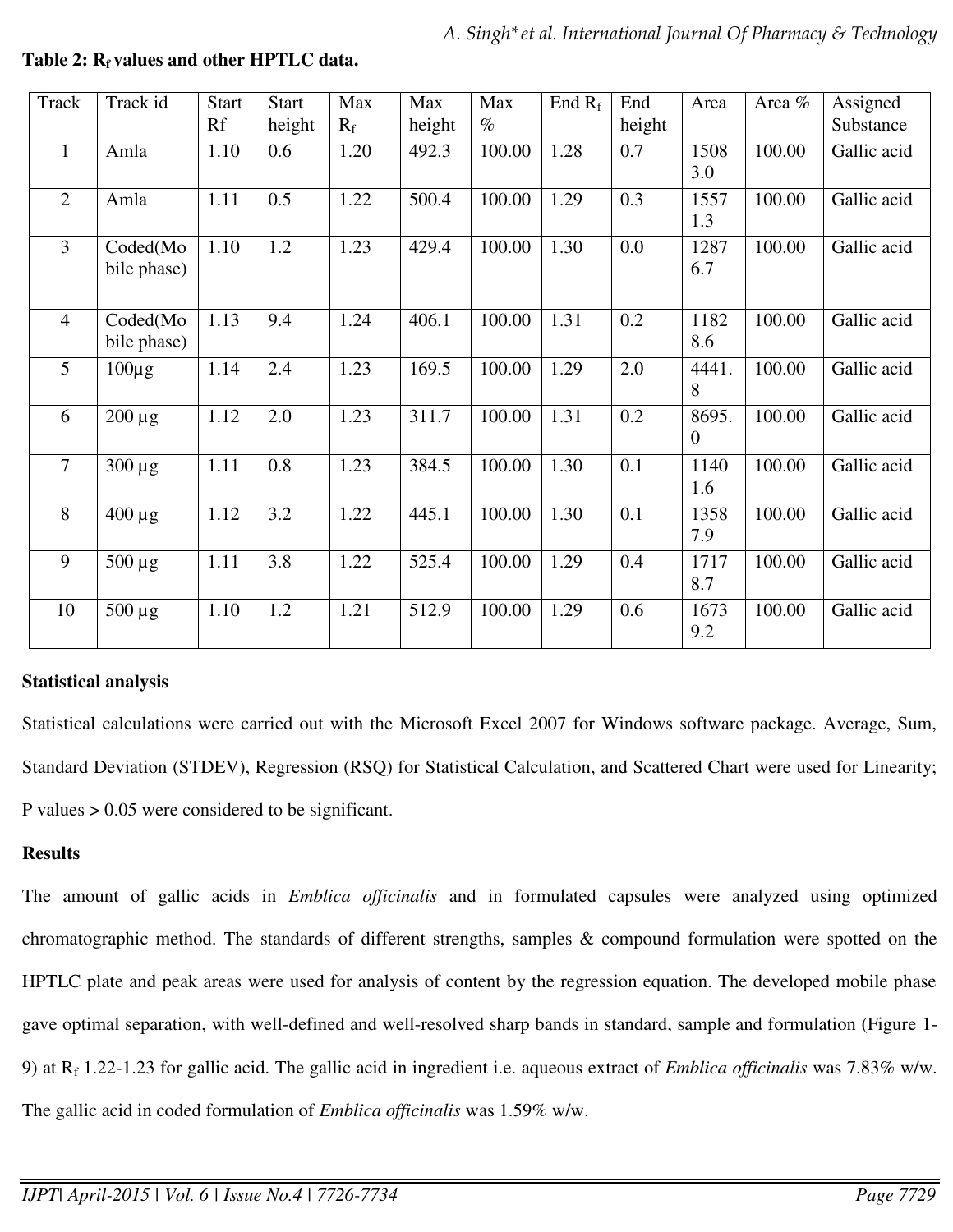

Amla Amla Formu Formu  $100\mu\text{g/ml}$  200  $\mu\text{g/ml}$  300  $\mu\text{g/ml}$  400  $\mu\text{g/ml}$  500  $\mu\text{g/ml}$  500  $\mu\text{g/ml}$ lation lation





**Fig. 3: HPTLC Chromatogram of Gallic acid 100µg/ml**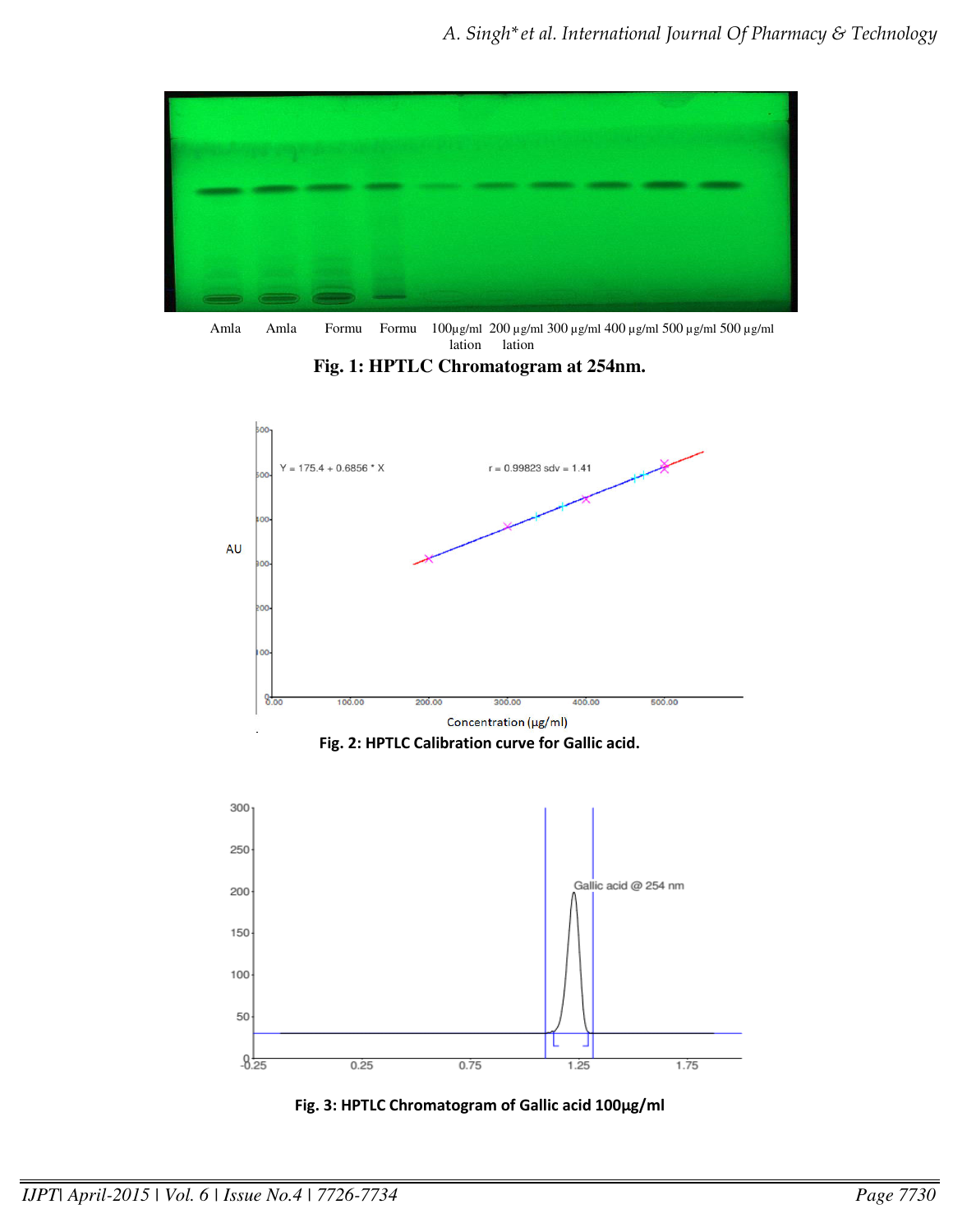

**Fig. 4: HPTLC Chromatogram of Gallic acid 200µg/ ml**



**Fig. 5: HPTLC Chromatogram of Gallic acid 300µg/ ml.** 



**Fig. 6: HPTLC Chromatogram of Gallic acid 400µg/ ml**

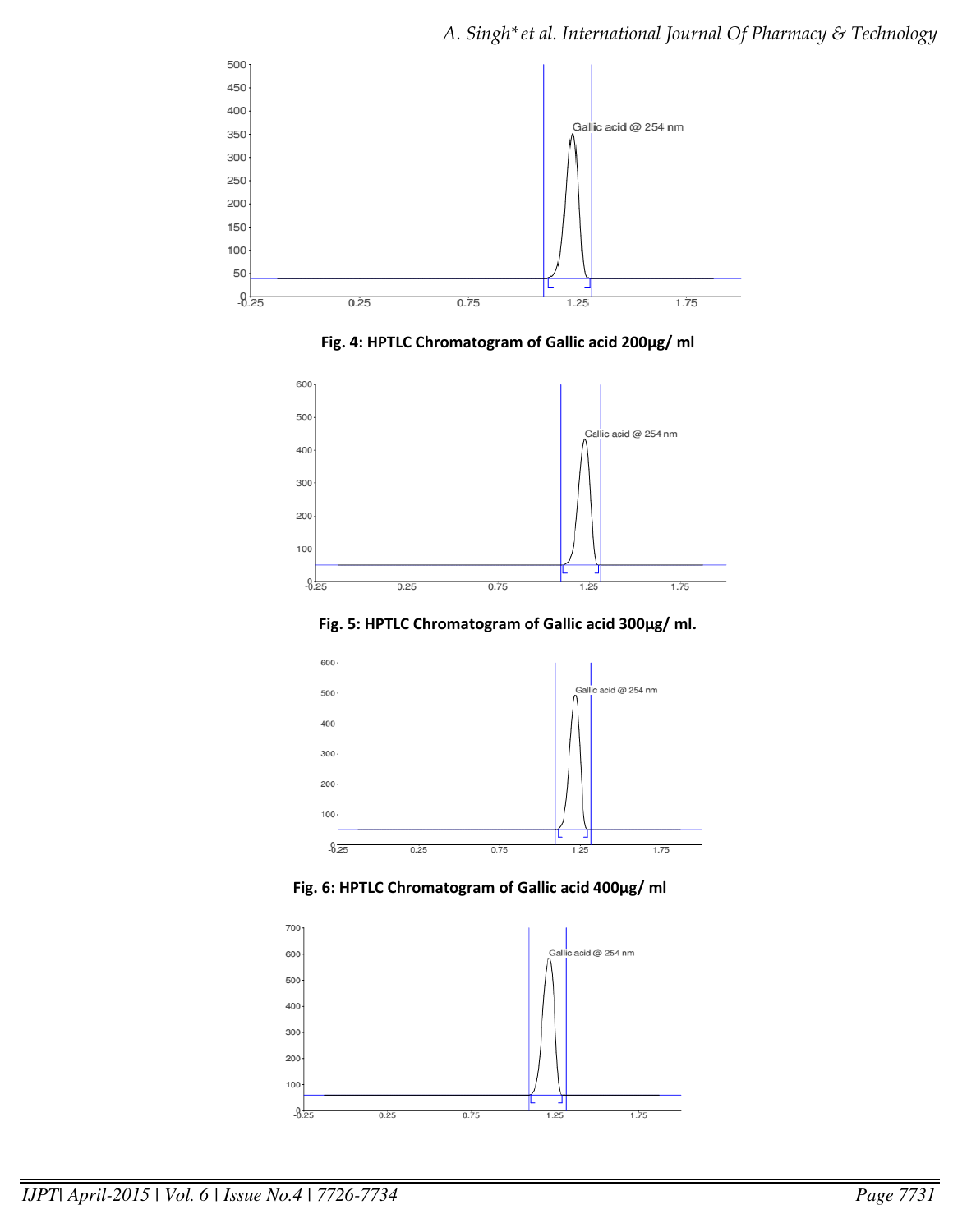

**Fig. 8: HPTLC Chromatogram of Gallic acid in developed formulation.** 



**Fig. 9: HPTLC Chromatogram of Gallic acid in Amla ext.** 

# **Discussion:**

The amount of Gallic acid present in *Emblica officinalis* raw drug and extract reported in several official pharmacopoeias viz.

| Ayurvedic Pharmacopoeia of India(API)[13]                              |                                             |
|------------------------------------------------------------------------|---------------------------------------------|
|                                                                        | NLT 0.8% raw drug & NLT 7.5 (Water extract) |
| <b>Quality Standards of Indian Medicinal</b><br>Plants( $QSIMP$ ) [14] | $0.015$ -.022%(in fresh fruit)              |
| Indian pharmacopoeia $(\text{IP})$ [15]                                | NLT 1.0 per cent w/w (dried fruit pericarp) |

API limit of NLT 5.5%[13]. As only this ingredient predominatelycontains Gallic acid in the poly-herbal formulation, the

presence of Gallic acid band in HPTLC of finally coded formulation can surely be attributed to *Emblica officinalis*.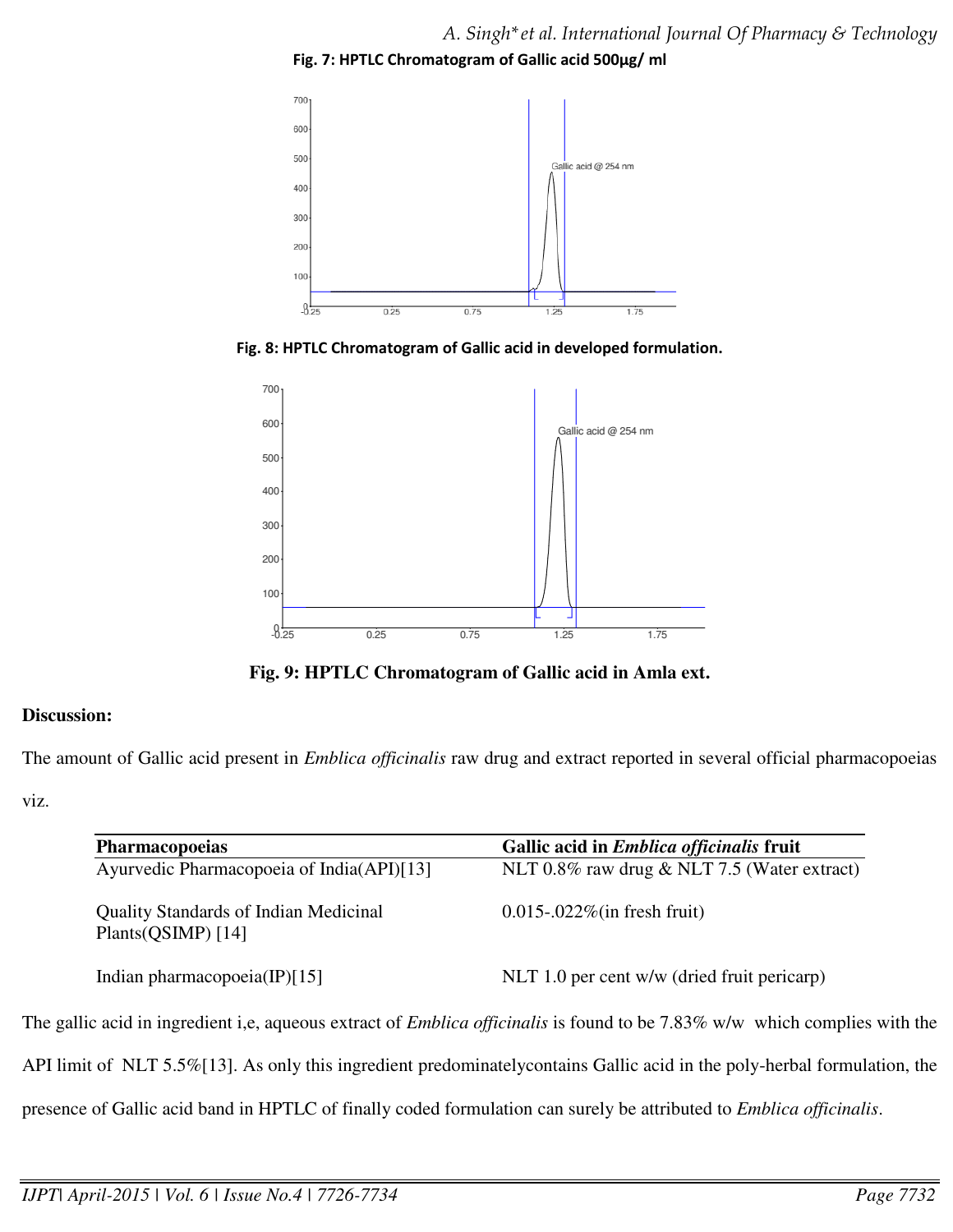### **Conclusions**

The gallic acid in aqueous extract of *Emblica officinalis* and coded formulation was found to be 7.83% w/w and 1.59% w/w respectively which reassures the fact that almost one fourth of the formulation consists of *Emblica officinalis*. This study also authenticates the presence of *Emblica officinalis* ingredient on the basis of gallic acid in the the pharmaceutically developed poly-herbal dosage form (capsule).

#### **Acknowledgements**

The authors are very grateful to the Director General, Central Council for Research in Ayurvedic Sciences, New Delhi for providing the desired facilities and encouragement to carry out this work.

## **References:**

- 1. A.J.A. Rehailya, , T.S. Al-Howirinya, M.O.Al- Sohaibanib, S. Rafatullaha, 2002, Gastroproteetive effects of 'Amla' *Emblica officinalis* on in *vivo* test models in rats. Phytomedicine 9(6), 515-522.
- 2. Sairam, K., Rao, C.V., Babu, M.D., Kumar, K.V., Agrawal, V.K., and Goel, R.K. (2002). Antiulcerogenic effect of methanolic extract of *Emblica officinalis*: an experimental study. J Ethnopharmacol 82(1), 1-9.
- 3. Anil, L. , Vijayalakshmi N.R. (2003) .Antioxidant action of flavonoids from *Mangifera indica* and *Emblica officinalis*  in hypercholesterolemic rats. Food Chemistry 83 569–574.
- 4. Yokozawa T., Kim H.Y., Kim H.J., Okubo T., Chu D.C., Juneja L.R. (2007). Amla (*Emblica officinalis* Gaertn.) prevents dyslipidaemia and oxidative stress in the ageing process. Br J Nutr. 97(6):1187-95.
- 5. Ahmed I., Mehmood Z. and Mohammad F. (1998). Screening of some Indian medicinal plants for their antimicrobial properties. J. Ethnopharmacol 62, 183-93.
- 6. Saeed S., Tariq P. (2007). Antibacterial activities of *Emblica officinalis* and *Coriandrum sativum* against Gram negative urinary pathogens.
- 7. Bhattacharya, A., Chatterjee, A., Ghosal, S., Bhattacharya, S. K. (1999). Antioxidant activity of active tannoid principles of *Emblica officinalis* (amla). Indian J. Exp. Biol., 37: 676- 680.
- 8. Mir AI, Kumar B, Tasduq SA, Gupta DK, Bhardwaj S, Johri RK. (2007). Reversal of hepatotoxin-induced pre fibrogenic events by *Emblica officinalis*--a histological study. Indian J Exp Biol. 45(7), 626-629.